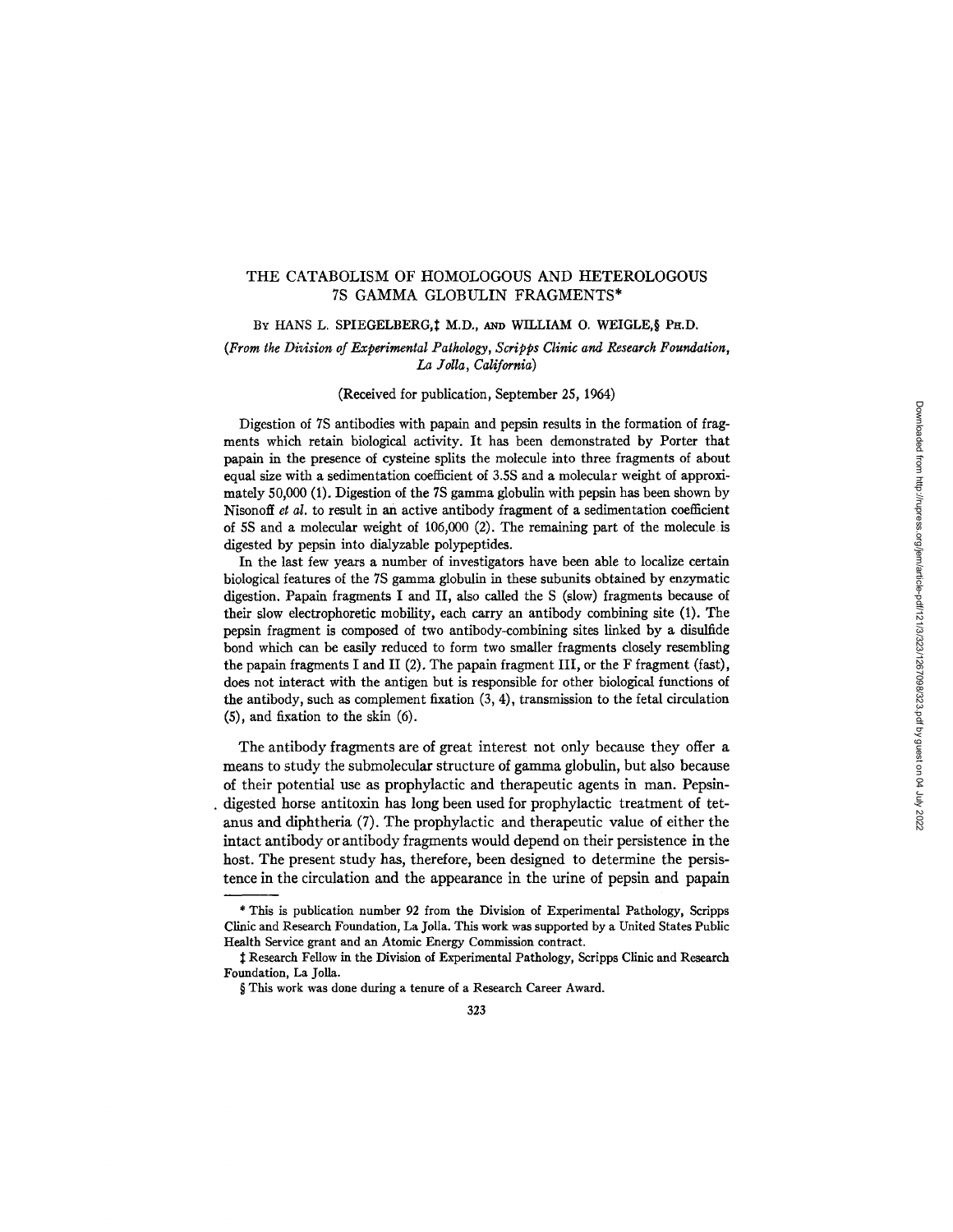fragments of homologous and heterologous 7S gamma globulin in rabbits, guinea pigs, and mice.

### *Materials and Methods*

*Animals.--New* Zealand rabbits weighing 2.5 to 3.0 kg, Hartley strain guinea pigs weighing 250 to 350 gin, and Swiss Webster mice weighing 20 to 30 gm were used in the experiments. The animals were fed purina chow and water containing KI.

*Isolation of 7S Gamma Globulin.--The* globulin fractions of normal rabbit and guinea pig serum were precipitated and washed with 40 per cent saturated ammonium sulfate until the washing fluid was visibly free of hemoglobin. The precipitate was dissolved and dialyzed against  $0.01$   $\mu$  potassium phosphate buffer pH 8.0. The globulin fraction was then applied to a DEAE cellulose column (selectaeel standard, Brown Company, New Hampshire) previously equilibrated with  $0.01 ~ \text{M}$  phosphate buffer pH 8.0. The gamma globulin was eluted with the same buffer, concentrated by pressure dialysis and dialyzed against buffered saline pH 7.2  $(0.14 \text{ M NaCl}, 0.01 \text{ M sodium phosphate buffer pH } 7.2)$ . The rabbit gamma globulin (RGG) preparation formed a single precipitin line in the gamma 2 region when analyzed by immunoelectrophoresis (8) with a sheep anti-whole rabbit serum. The guinea pig gamma globulin (GpGG) formed a single precipitin line extending over the gamma 1 and gamma 2 regions when analyzed with a rabbit anti-whole guinea pig serum.

7S mouse gamma globulin (MGG) was prepared by zone electrophnresis on a Pevikon block (9) according to the method of Fahey and Askonas (10). The MGG formed a precipitin line extending over the gamma 1 and gamma 2 regions and the line separated into 2 lines (spur) at the cathodal end, indicating that the MGG preparation consisted of antigenically different types of 7S gamma globulin (11, 12). No contaminating gamma 1 M and gamma i A globulin could be detected.

Human gamma globulin (HGG) Cohn fraction II (E. R. Squibb and Sons, New York, lot 1895) was further purified by passage through a DEAE cellulose column equilibrated with 0.01  $\mu$  phosphate buffer pH 8.0. In immunoelectrophoresis the HGG formed a single precipitin line in the gamma 2 region.

Horse gamma globulin (HoGG) Cohn fraction II (lot 9, Pentex, Inc., Kankakee, Illinois) was purified by DEAE cellulose chromatography using a  $0.005 ~M$  phosphate buffer pH 8.0. As shown by immunoelectrophoresis, most of the fast migrating T globulin in the commercial preparation was removed by this procedure, however, a small amount remained.

Bovine gamma globulin (BGG) (lot W30512, Armour Pharmaceutical Co., Kankakee, Illinois) was purified by passage through a DEAE cellulose column equilibrated with 0.01 M phosphate buffer pH 8.0. The BGG formed a single precipitin line when analyzed by immunoelectrophoresis with a rabbit anti-whole bovine serum.

All gamma globulin preparations were stored in buffered saline at  $-20^{\circ}$ C. Protein nitrogen determinations were performed according to a modified mieroKjeldahl technique using a Technicon autoanalyzer (13).

*Preparation of Antisera.--Anti-bovine* serum albumin (BSA) was obtained from hyperimmunized rabbits given several series of injections of soluble BSA, each series totaling 300 mg. The sera were obtained 7 days after the last injection. Sera from approximately 15 rabbits were pooled. Rabbit *anti-Shlgella flexnerl* sera were obtained from rabbits immunized with 10 mg lyophilized bacteria incorporated into incomplete Freund's adjuvant. The rabbits were bled 5 weeks after injection and their sera pooled. The 7S gamma globulin of these antisera was prepared as described above for the RGG preparation.

Papain Digestion.-Digestion with papain of 7S gamma globulin of all species was performed according to the method of Porter (1). Gamma globulin was digested in the presence of 0.01 M cysteine and 0.002 M EDTA-tetrasodium salt at a concentration of 10 mg protein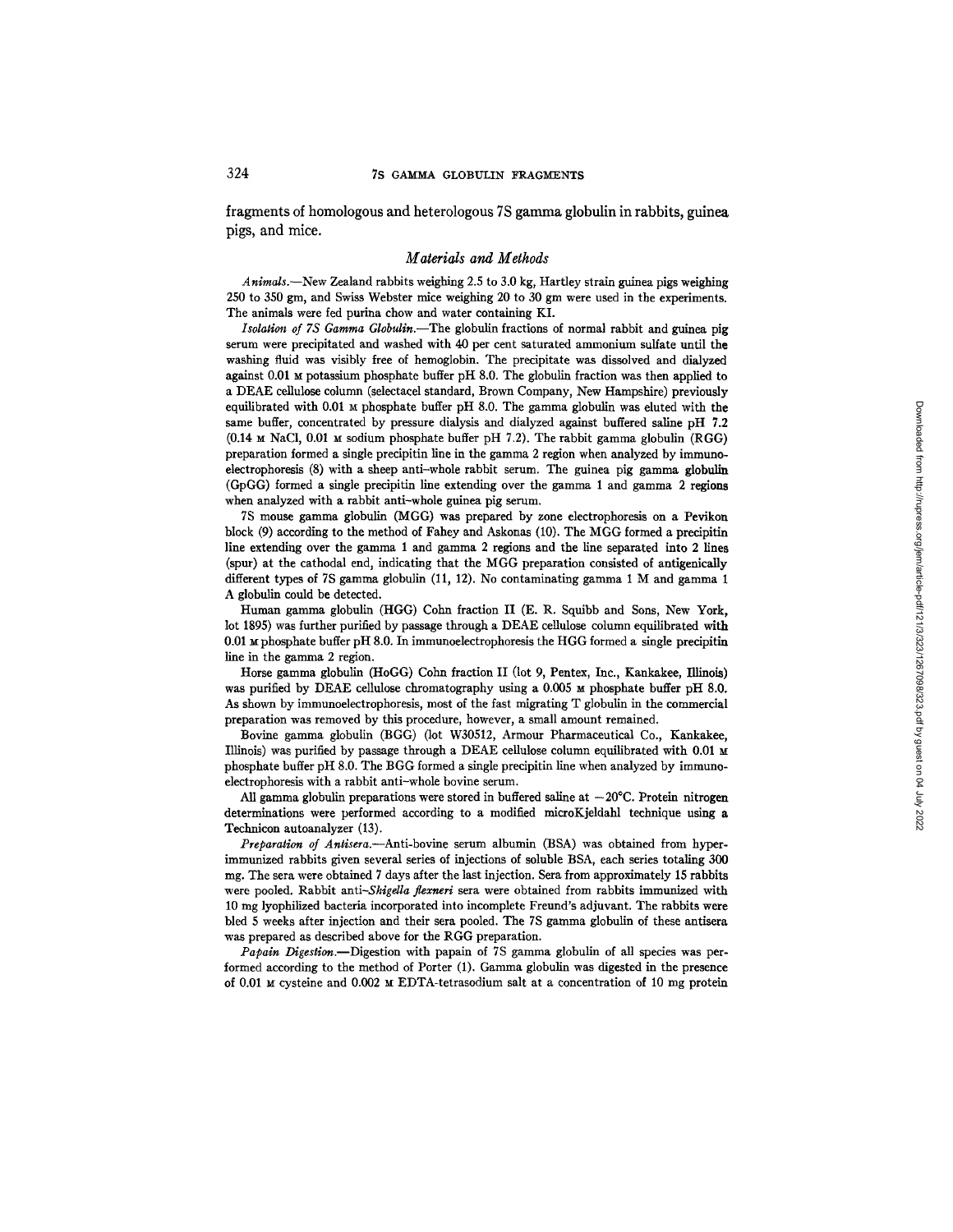per ml buffered saline pH 7.0 (equal parts of  $0.15 \text{ m}$  NaCl and  $0.15 \text{ m}$  sodium phosphate buffer pH 7.0). One mg of two times crystallized papain (Worthington Biochemical Corp., Freehold, New Jersey) was added per 100 mg protein and the digestion permitted to proceed for 18 hours at 37°C. When shorter incubation periods with papain were used, the gamma globulin was first incubated for 2 hours a 37°C with 0.01  $\mu$  cysteine and 0.002  $\mu$  EDTA (14). The papain was inactivated after shorter digestion periods by cooling the reaction mixture in a 0°C waterbath immediately followed by removal of the cysteine by passage through a sephadex G-25 column equilibrated with buffered saline pH 7.0.

*Isolation of the Papain Fragraents.--Crystalllne* fragment III of RGG was obtained by dialyzing papain digests of RGG against buffered saline pH 7.2. The crystais were removed by centrifugation and washed twice with cold buffered saline. The supernatant containing fragments I and II and some soluble fragment III was dialyzed against  $0.01 ~M$  acetate buffer pH 5.5 and the fragments isolated by gradient chromatography on carboxymethyl cellulose (CM) according to Porter (1). Fragment I was eluted with the solvent front. The second protein peak eluted from the column representing fragment II was slightly contaminated with the immediately following eluted fragment III. To avoid this contamination, only the fractions representing the ascending portion of the protein peak II were used. Both fragments I and II were concentrated by pressure dialysis and dialyzed against buffered saline. The fragments were analyzed by immtmoelectrophoresis with a sheep anti-rabbit globulin serum. In contrast to all the other gamma globulins studied, RGG fragments I and II had a faster electrophoretic mobility and fragment III had a slower mobility than  $RGG<sup>1</sup>$ 

The fragments obtained by papaln digestion of HGG were separated according to Franklin by DEAE cellulose and CM cellulose gradient column chromatography (15). No crystallization of fragment III was observed after dialysis against 0.01  $\mu$  phosphate buffer pH 8.0. However, crystallization of fragment ILl could be achieved by increasing the protein concentration. One hundred mg HGG per ml buffered saline pH 7.0 containing 0.01 M cysteine and 0.002  $\text{M}$  EDTA were incubated at 37°C for 2 hours. One mg papain was added per 100 mg protein and the mixture incubated at 37°C. After 5 minutes the mixture was cooled to 0°C in a water bath and dialyzed against cold 0.01  $\boldsymbol{\mu}$  phosphate buffer pH 8.0 at 4°C. Crystals which formed after dialysis overnight were centrifuged and washed twice with  $0.01 ~M$  phosphate buffer pH 8.0. Analysis by immunoelectrophoresis of the dissolved crystals in buffered saline showed a single precipitin line with a faster eleetrophoretic mobility than HGG.

Fragments obtained following digestion of MGG with papain were separated as described by Fahey and Askonas by gradient column chromatography on DEAE cellulose using 0.01 ~t phosphate buffer as the starting buffer and 0.3 M phosphate buffer pH 8.0 as the end buffer (10). The S papaln fragment was elnted with the solvent front and two protein peaks einted later contained F fragments of different fast eleetrophoretic mobillties corresponding to the fast and slow moving MGG. The F papaln fragment with the slower mobility representing the major protein peak was used in the present study. MGG was only partly digested after incubation for 5 minutes with papain, the undigested MGG was eluted with the S fragment and no contamination of the F fragment with undigested MGG could be demonstrated.

The fragments obtained after papain digestion of GpGG were isolated by DEAE cellulose column chromatography using the same gradient ehition procedure as described for the MGG. The S papain fragment was eluted with the solvent front and two protein peaks were elnted later, representing F fragments of different fast electrophoretic mobilities corresponding to the fast and slow moving 7S GpGG (16). The F fragment with the slower electrophoretic mobility representing the major protein peak was used in the present study. As with MGG, GpGG was only partly digested after incubation for 5 minutes with papain. The undigested

<sup>&</sup>lt;sup>1</sup> Papain fragments I and II have also been designated A and C or the S (slow) fragments. Papain fragment IH has also been designated fragment B or F (fast) fragment.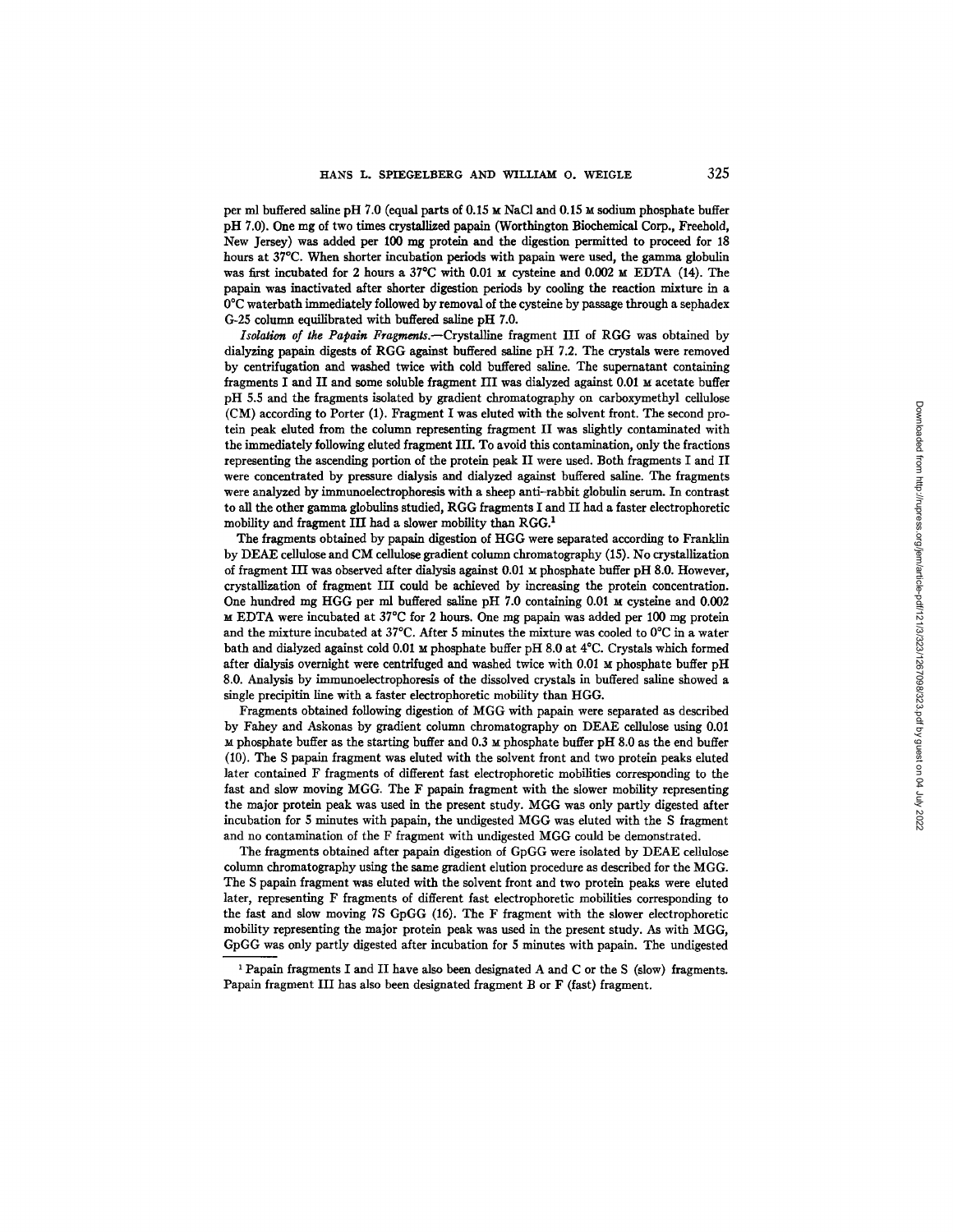GpGG was eluted with the S fragment and no contamination of the F fragment with GpGG could be demonstrated.

All fragments were concentrated by pressure dialysis, dialyzed against buffered saline pH 7.2, and stored at 4°C.

*Pepsin Digestion.--The* 7S gamma globulin of all species examined was digested with pepsin according to the method of Nisonoff et *al.* (2). The gamma globulin was dialyzed against 0.1  $M$  acetate buffer pH 4.0 in a concentration of 10 mg protein per ml. Three mg of two times crystallized pepsin (Worthington Biochemical Corp., Freehold, New Jersey) were added per 100 mg protein and the digestion proceeded for 18 hours at 37°C. The pH was then raised to 8.0 with 1.0  $\mu$  NaOH and the pepsin fragment precipitated by adding slowly 25 per cent  $Na<sub>2</sub>SO<sub>4</sub>$  to a final concentration of 18 per cent  $Na<sub>2</sub>SO<sub>4</sub>$ . The precipitate formed was centrifuged at room temperature, dissolved in distilled water, and dialyzed against buffered saline. Examination of the pepsin fragment in the Spinco model E analytical ultracentrifuge revealed a single peak with a sedimentation coefficient of approximately 5S.

The pepsin fragment of RGG was reduced by incubation with  $0.01 \text{ m}$  cysteine for 2 hours at 37°C, followed by dialysis against 0.01 M iodoacetate in buffered saline and buffered saline alone.

*Iodination of the Gamma Globulin and the Gamma Globulin Fragments.*—Five mg portions of gamma globulin or gamma globulin fragments were labeled at pH 7.0 with  $I^{131}$  (I<sup>\*</sup>) according to a modified method (17) of Hunter and Greenwood (18). Only 1.5 mg of the RGG papain fragment III were labeled because of its low solubility at neutral pH. Ninety-eight to 99 per cent of the radioactivity of all preparations was protein bound as determined by trichloracetic acid (TCA) precipitation. All of the gamma globulin fragments were labeled within 3 to 5 days after isolation.

*Determination of the Half-Lives of Gamma Globulin and Gamma Globulin Fragments.--Rab*bits were injected with 1.0 ml buffered saline containing approximately 1 mg I\*-labeled protein. Three ml of blood were obtained by bleeding from the ear vein or by cardiac puncture and the blood collected in tubes containing dried oxalate and heparin. The TCA precipitate from 0.5 ml plasma was counted in a well-type scintillation counter containing an NaI crystal. The counts were converted to per cent injected protein remaining in the plasma using an arbitrary plasma volume of 39.1 ml per kg bodyweight. Guinea pigs were injected by cardiac puncture with 0.5 ml buffered saline containing approximately 0.5 mg I\*-labeled protein. Twenty-five hundredths ml blood was obtained from the retroorbital venous plexus with a calibrated heparinized pipette. The cells were lysed in 1 ml water and the TCA-precipitable fraction counted. Mice were injected intravenously with 0.2 ml saline containing approximately 0.2 nag I\*-labeled protein. Five hundredths ml blood was obtained with a calibrated pipette from the retroorbital venous plexus, the cells lysed in 0.5 ml water and the TCAprecipitable fraction counted. The counts were converted to per cent injected radioactivity (protein-bound) remaining in the plasma using an arbitrary blood volume of 8 per cent and a hematocrit of 40 per cent for both guinea pigs and mice. AU counts were corrected for decay.

The remaining radioactivity in the plasma was plotted against time and the half-life determined graphically from the slope of the semilogarithmic curve after initial equilibration between intra- and extravascular spaces. The values given in the tables represent average values from 3 to 11 animals.

*Measurement of the I<sup>\*</sup> Activity in the Urine.*—The animals were kept for 3 days following injection of the I\*4abeled proteins in metabolic cages and the urine was collected daily. Urine samples were centrifuged and the radioactivity of 1 ml aliquots counted and the total excreted I\* activity calculated. In order to determine the protein-bound activity excreted, 0.1 ml of normal rabbit serum was added to 1 ml urine and the protein precipitated with 1 ml of 20 per cent TCA. The precipitate was centrifuged and washed with 2 ml of 20 per cent TCA. The washed precipitate was counted and the counts converted to per cent of total in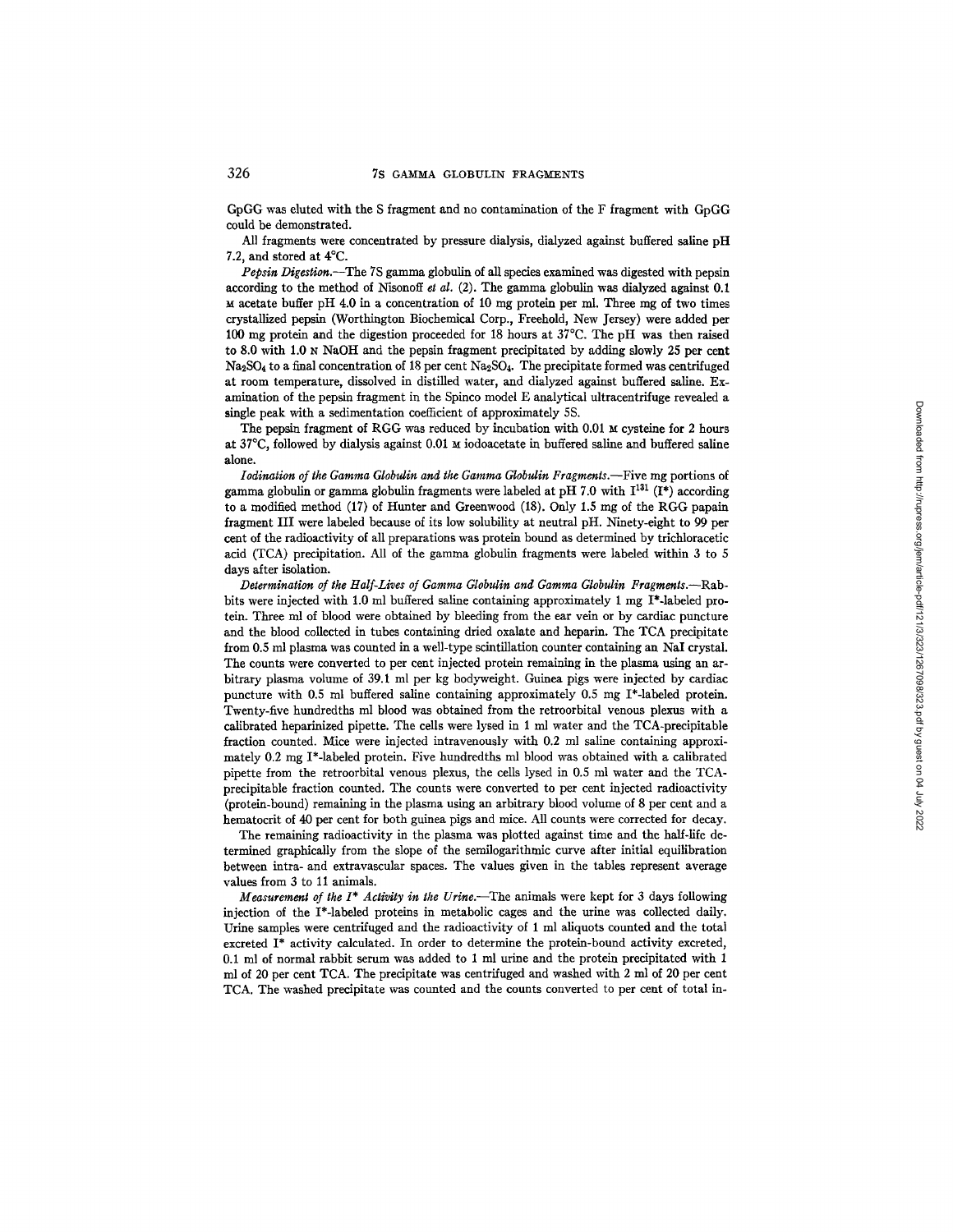jected radioactivity. The I\* activity of the excreted gamma globulin and gamma globulin fragments precipitable with TCA will be referred to as protein-bound radioactivity, although TCA will precipitate relatively large polypeptides as well as intact proteins.

*Analysis of* Antisera.--The rabbit anti-BSA gamma globulin and its pepsin and papain digests were analyzed by the ammonium sulfate technique for antibody activity (19). The pepsin-digested anti-BSA was dialyzed against saline and not purified by Na2SO4 precipitation. Comparing equal volumes of undigested and digested anti-BSA gamma globulin, 54 per cent of the anti-BSA activity was recovered in the pepsin digest. No activity was recovered in either the papain digest or a preparation of cysteine reduced pepsin digest. Agglutinating antibodies to *Shigdla* were measured according to Harris *et al.* (20). Pepsin digestion of the *anti-Shigella* gamma globulin resulted in a twofold dilution drop in titer.

# RESULTS

*Elimination of RGG and RGG Fragments in Rabbits.*—The elimination curves of RGG and RGG fragments obtained after digestion for 18 hours with pepsin and papain are shown in Fig. 1, and the respective half-lives are summarized in



FIG. 1. Elimination of RGG and RGG fragments (isolated after digestion for 18 hours) from the circulation of rabbits.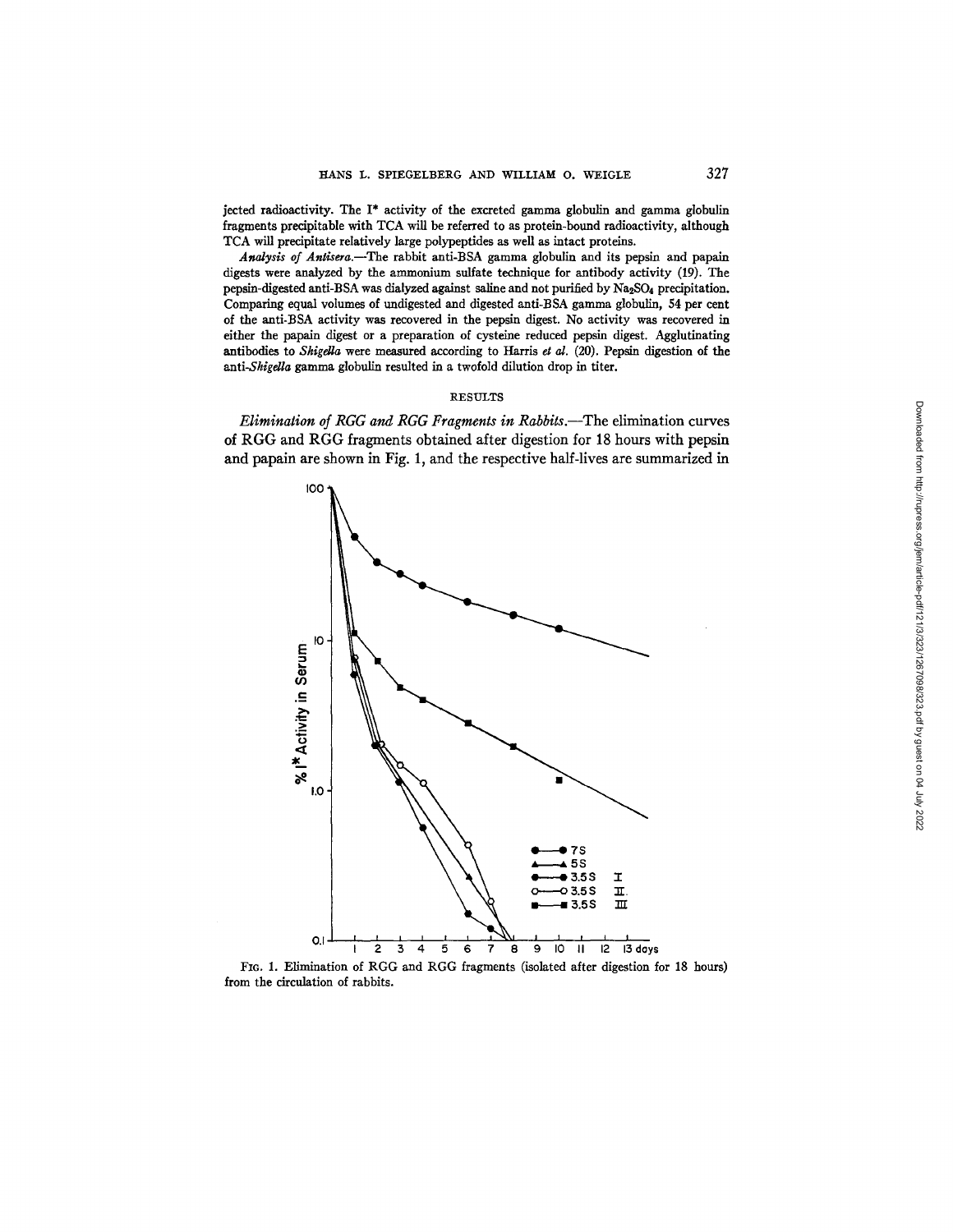# 328 7S GAMMA GLOBULIN FRAGMENTS

Table I. Approximately 90 per cent of all fragments were eliminated from the circulation within 24 hours after injection. Rapid elimination of the pepsin fragment and the papain fragments I and II continued until day 3, then the elimination became slower when the plasma concentration fell below 1 per cent of the injected radioactivity. In contrast, the portion of fragment III remaining

TABLE I

|            | Source of gamma<br>globulin | 7S gamma glob-<br>ulin average<br>(range) | Gamma globulin fragments |             |                                           |  |  |
|------------|-----------------------------|-------------------------------------------|--------------------------|-------------|-------------------------------------------|--|--|
| Animal     |                             |                                           |                          | Papain 3.5S |                                           |  |  |
|            |                             |                                           | Pepsin 5S                | I(S)        | $III$ (F) $\ddagger$ aver-<br>age (range) |  |  |
| Rabbit     | Rabbit                      | $6.0(4.5-7.5)$                            | < 0.5                    | ${<}0.5$    | 4.7 $(4.1-5.6)$                           |  |  |
| Guinea pig | Rabbit                      | $4.3(4.0-4.7)$                            | ${<}0.5$                 | ${<}0.5$    | $4.0(3.9-4.1)$                            |  |  |
| Mouse      | Rabbit                      | $5.7(5.3-6.4)$                            | ${<}0.5$                 | ${<}0.5$    | $4.4(3.6-5.9)$                            |  |  |
| Guinea pig | Guinea pig                  | 4.2 $(3.4 - 5.0)$                         | ${<}0.5$                 | ${<}0.5$    | $2.2(1.7-2.5)$                            |  |  |
| Rabbit     | Guinea pig                  | $3.3(2.9-3.7)$                            | ${<}0.5$                 | < 0.5       | $2.1(1.6-2.5)$                            |  |  |
| Mouse      | Guinea pig                  | $4.9(4.6-5.2)$                            | ${<}0.5$                 | ${<}0.5$    | $2.2(2.0-2.4)$                            |  |  |
| Mouse      | Mouse                       | $4.0(3.0-5.2)$                            | < 0.5                    | < 0.5       | $1.0(0.8-1.1)$                            |  |  |
| Rabbit     | Mouse                       | $1.5(1.2-1.7)$                            | ${<}0.5$                 | ${<}0.5$    | $1.4(1.3-1.5)$                            |  |  |
| Guinea pig | Mouse                       | $2.3(2.2-2.5)$                            | ${<}0.5$                 | ${<}0.5$    | $1.5(1.4-1.7)$                            |  |  |
| Rabbit     | Human                       | $5.0(3.7-5.8)$                            | ${<}0.5$                 | < 0.5       | $3.8(2.6-4.9)$                            |  |  |
| Guinea pig | Human                       | $3.8(3.7-3.9)$                            | < 0.5                    | < 0.5       | $3.1(3.0-3.4)$                            |  |  |
| Mouse      | Human                       | $4.5(4.2-4.9)$                            | ${<}0.5$                 | ${<}0.5$    | $2.9(2.6-3.6)$                            |  |  |
|            |                             |                                           |                          |             |                                           |  |  |
| Rabbit     | Horse                       | $1.7(1.6-1.8)$                            | ${<}0.5$                 |             |                                           |  |  |
| Rabbit     | Bovine                      | $1.6(1.4-1.8)$                            | ${<}0.5$                 |             |                                           |  |  |

| Half-Lives of Different Gamma Globulins and Gamma Globulin Fragments* |  |  |
|-----------------------------------------------------------------------|--|--|
|                                                                       |  |  |

\* Half-life given in days.

:~ Half-life of F papain fragment (III) obtained after 5 minutes digestion with papain.

in circulation after 24 hours showed a rate of elimination comparable to that of the intact RGG. Exact half-lives for the pepsin fragment and the papain fragment I could not be determined since no definite equilibration was observed. Persistence of a significant amount of the pepsin fragment and the papain fragment I in the extravascular space was excluded by whole body counting of some rabbits and by the recovery in the urine of most of the injected radioactivity within 3 days after injection.

Pepsin and papain fragments obtained from RGG which were labeled with I\* before digestion were removed from the circulation in the same manner as the fragments labeled with I\* after digestion. Univalent fragments obtained by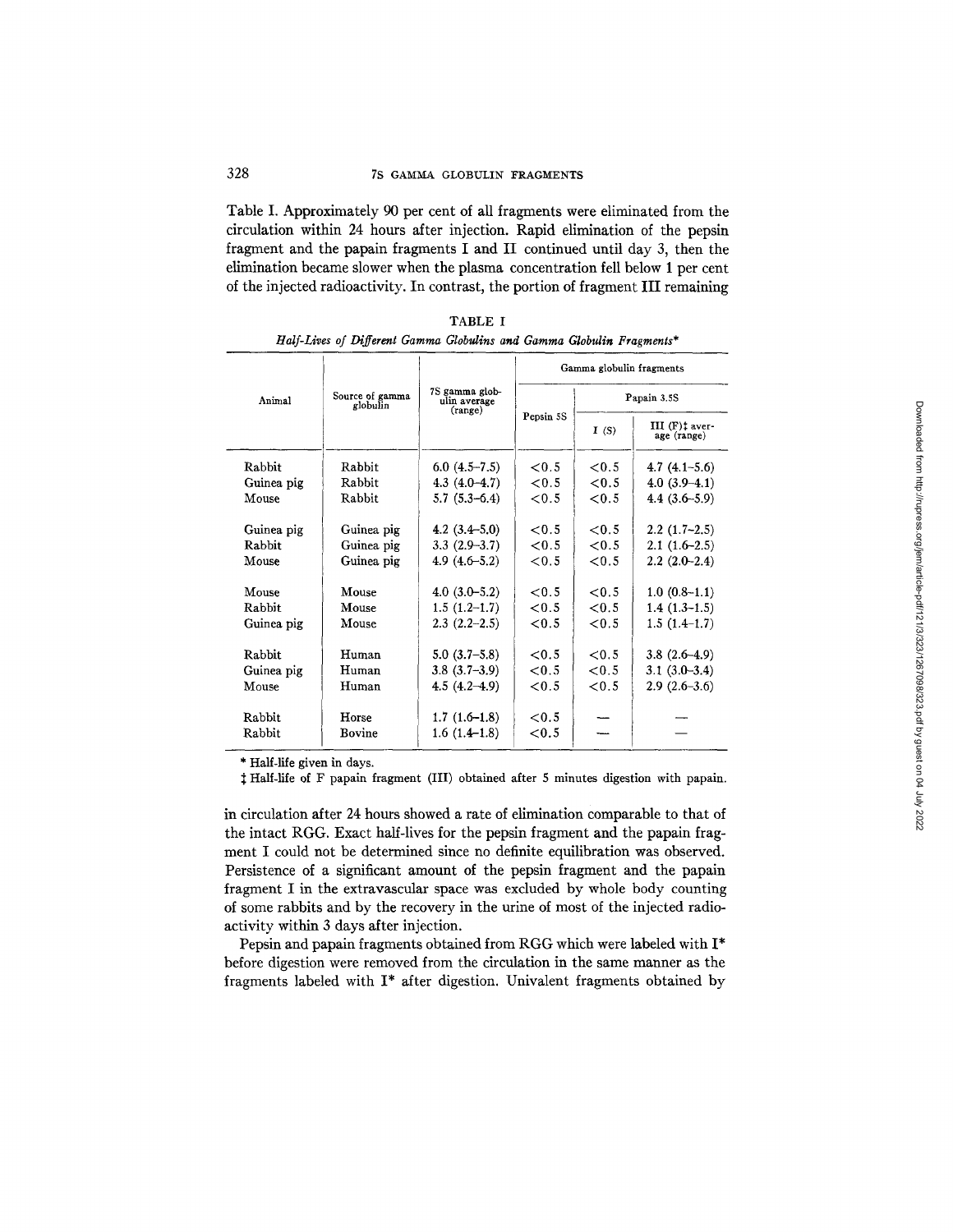reduction of the pepsin fragment with cysteine were eliminated in the same manner as the papain fragments I and II and the divalent pepsin fragment.

The RGG papain fragment I, isolated after digestion for 5 minutes, was eliminated from the circulation identical with fragment I obtained after 18 hours of



Fro. 2. Elimination of RGG and RGG papain fragment III (isolated after digestion for 5 minutes, 3, 8, and 18 hours) from the circulation of rabbits.

digestion. No detectable undigested RGG was present in these preparations of fragment I as shown by immunoelectrophoresis and elimination from the circulation. In contrast to fragment I, the elimination of fragment III depended on the duration of digestion (Fig. 2). The portion eliminated within the first 24 hours after injection was significantly less after shorter digestion periods. The elimination curve of fragment III isolated after digestion for 5 minutes was close to the elimination of the intact RGG. It was apparent that a progressive alteration of fragment III occurred as the period of digestion was extended.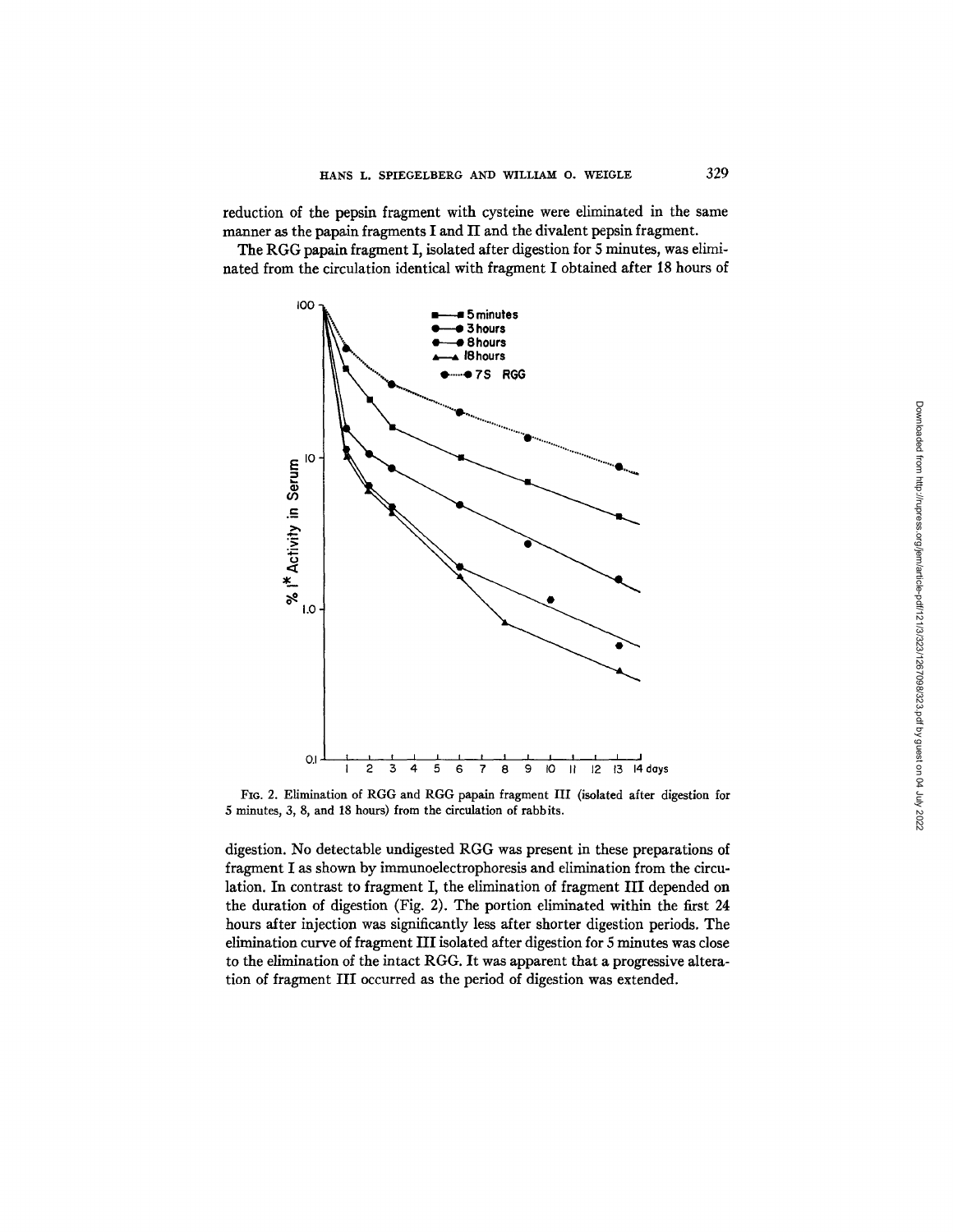# 330 7S GAMMA GLOBULIN FRAGMENTS

In order to determine if the cysteine was responsible for the alteration of fragment III during prolonged digestion, a portion of fragment III obtained after digestion for 5 minutes was further incubated for 18 hours at 37°C with  $0.01$  M cysteine at pH 7.0 and another portion of the same preparation was similarly incubated with buffered saline pH 7.0. After incubation the cysteine was removed by dialysis and both preparations were labeled with I\*. Both preparations were injected intravenously into rabbits and their elimination from the blood followed. The fragment III incubated in buffered saline was eliminated at the same rate as the preparation of fragment III only digested for 5 minutes, whereas the portion incubated with cysteine was eliminated in the same manner as fragment III obtained after digestion for 18 hours. The I\* uptake of the preparation incubated with cysteine was approximately twice as high as that of the preparation incubated without cysteine. In contrast to papain fragment III, no significant difference was found between either the elimination from the circulation or the  $I^*$  uptake of native RGG and native RGG treated with 0.01 M cysteine.

The recovery of the radioactivity in the urine during the first 3 days following injection of the RGG and RGG fragments is summarized in Table II. Most of the radioactivity of RGG and RGG fragment III excreted in the urine was recovered in the form of non-protein-bound I\* activity. In contrast, 25 per cent of the pepsin fragment and 21.7 per cent of the papain fragment I were excreted as protein-bound radioactivity. With all preparations, approximately 90 per cent of the protein-bound I\* activity was excreted within 24 hours following injection.

*Elimination of 7S and 5S Anti-BSA and Anti-Shigella Antibodies in Rabbits.-*  The elimination of 7S and 5S anti-BSA and *anti-Shigella* antibodies was compared with the elimination of the respective I\*-labeled proteins to test for possible *in vivo* reduction of the 5S pepsin fragment. The ammonium sulfate technique was chosen to determine the anti-BSA activity because the divalent pepsin fragment but not the univalent fragment gave a positive result and because of the great sensitivity of the test system. The elimination of the 7S and 5S anti-BSA activities are shown in Fig. 3. The 7S and 5S anti-BSA activities were eliminated at the same rate as the corresponding I\*-labeled proteins. The rate of elimination of the 7S and 5S *anti-Shigella* activities from the circulation of rabbits was also similar to that of the corresponding I\*-labeled proteins.

The recovery of the 5S antibody activity in the urine 24 hours after injection was significantly less than the recovery of protein-bound I\* activity. Only 2 per cent (average of 3 animals) of the injected anti-BSA activity was detected in the urine, whereas 20 per cent of the injected  $I^*$  activity was recovered as protein-bound radioactivity (Fig. 3). The concentrated protein of none of the urines of 5 rabbits injected with the pepsin fragment of the *anti-Shigella* gamma globulin contained agglutinins.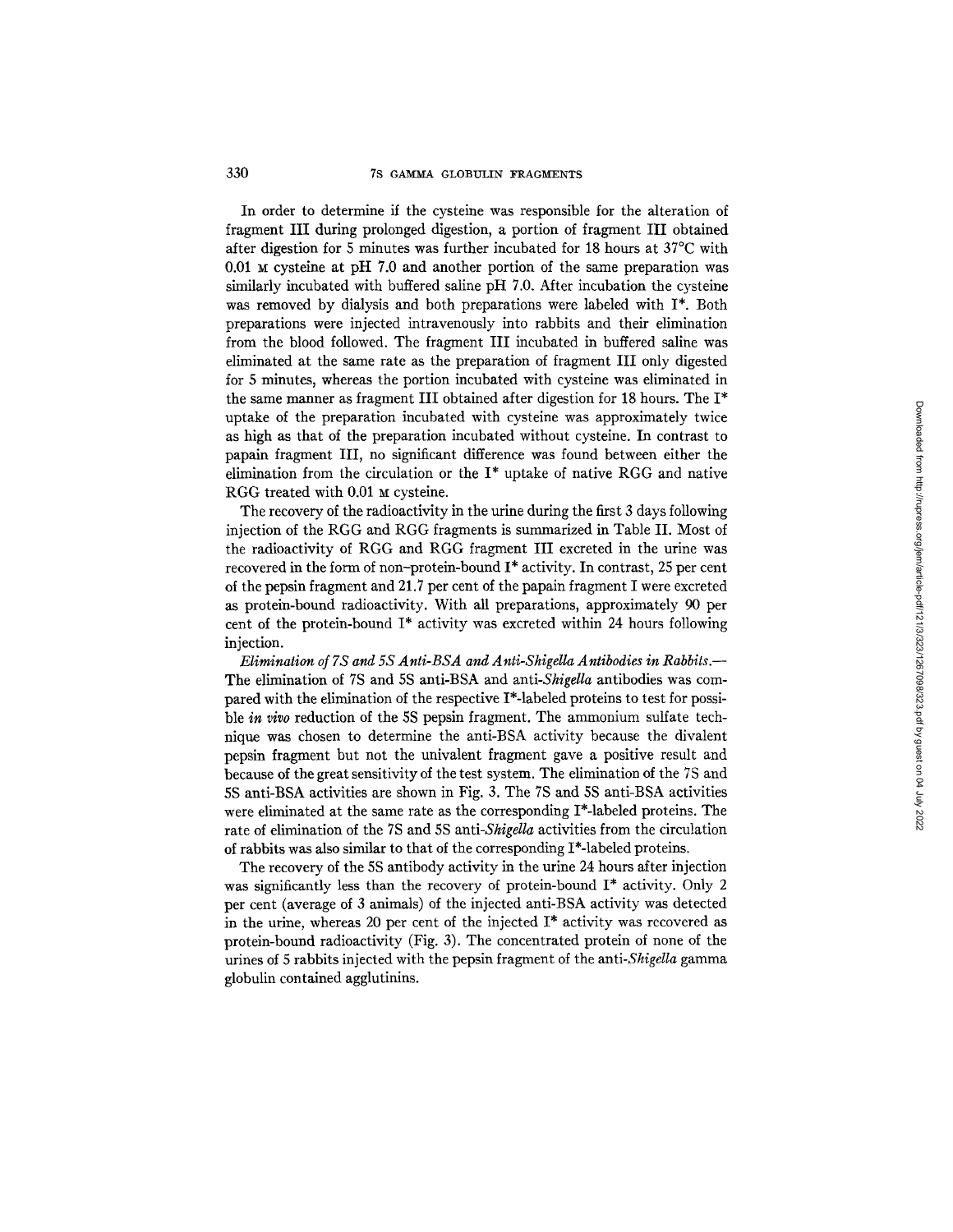# TABLE II

### Per Cent Radioactivity Excreted in Urine during the First 3 Days following Injections of Gamma *Globulin and Gamma Globulin Fragments*<sup> $†$ </sup>

|                      | Source of<br>gamma<br>globulin | 7S gamma<br>globulin    |                  | Gamma globulin fragments |                  |                |               |                         |                  |                      |
|----------------------|--------------------------------|-------------------------|------------------|--------------------------|------------------|----------------|---------------|-------------------------|------------------|----------------------|
|                      |                                |                         |                  | Pepsin 5S                |                  | Papain 3.5S    |               |                         |                  | Dura-<br>tion of     |
| Animals              |                                |                         |                  |                          |                  | I(S)           |               | $III$ $(F)$             |                  | diges-<br>tion       |
|                      |                                | Total<br>$\mathbf{I}^*$ | Protein<br>$I^*$ | Total<br>$I^*$           | Protein<br>$T^*$ | Total<br>$I^*$ | Protein<br>ĩ* | Total<br>$\mathbf{I}^*$ | Protein<br>$T^*$ |                      |
| Rabbit               | Rabbit                         | 43.3                    | 0.6              | 89.5                     | 25.0             | 80.4<br>77.3   | 21.7<br>13.0  | 68.1<br>52.5            | 1.9<br>2.1       | 18 hrs.<br>5<br>min. |
| Guinea pig           | Rabbit                         | 31.3                    | 2.3              | 86.5                     | 35.2             | 77.5<br>87.8   | 46.2<br>41.6  | 74.3<br>56.9            | 11.9<br>10.7     | 18 hrs.<br>$5$ min.  |
| Mouse                | Rabbit                         | 26.0                    | 0.7              | 79.2                     | 15.1             | 90.8<br>64.0   | 33.3<br>17.2  | 57.6<br>58.7            | 6.2<br>3.8       | 18 hrs.<br>5<br>min. |
| Guinea pig           | Guinea pig                     | 50.2                    | 2.8              | 85.7                     | 9.3              | 91.7           | 28.0          | 85.9                    | 14.8             | 18 hrs.              |
| Rabbit               | Guinea pig                     | 47.8                    | 1.8              | 82.3                     | 4.3              | 95.0           | 13.9          | 61.0<br>84.3            | 12.0<br>6.7      | $5$ min.<br>18 hrs.  |
| Mouse                | Guinea pig                     | 37.1                    | 1.1              | 80.5                     | 4.2              | 80.9           | 3.7           | 69.9<br>79.21           | 4.3<br>3.6       | 5<br>min.<br>18 hrs. |
|                      |                                |                         |                  |                          |                  |                |               | 65.1                    | 2.2              | 5 min.               |
| Mouse                | Mouse                          | 45.5                    | 1.9              | 77.7                     | 2.9              | 85.6           | 9.7           | 67.9                    | 2.2              | 18 hrs.              |
| Rabbit<br>Guinea pig | Mouse<br>Mouse                 | 69.9<br>66.3            | 1.6<br>2.0       | 78.5<br>89.7             | 4.3<br>3.9       | 72.8<br>83.2   | 18.2<br>25.9  | 66.5<br>81.3            | 3.5<br>5.5       | 18 hrs.<br>18 hrs.   |
| Rabbit               | Human                          | 42.2                    | 0.5              | 83.9                     | 2.5              | 96.9           | 3.6           | 72.7                    | 8.9              | 18 hrs.              |
| Guinea pig           | Human                          | 29.9                    | 0.8              | 91.9                     | 5.4              | 94.9           | 35.3          | 66.5<br>96.8            | 6.6<br>18.8      | 5<br>min.<br>18 hrs. |
| Mouse                | Human                          | 40.9                    | 0.9              | 97.1                     | 2.8              | 84.8           | 6.7           | 39.7<br>86.5            | 6.0<br>10.3      | 5<br>min.<br>18 hrs. |
|                      |                                |                         |                  |                          |                  |                |               | 52.6                    | 9.9              | $5$ min.             |

Total I\*, total recovered 113t activity

Protein I\*, total TCA precipitable recovered I<sup>131</sup> activity.

Average of 3 to 6 animals.

*Elimination of RGG and RGG Fragments in Guinea Pigs and Mice.--The half*lives of RGG and RGG fragments in guinea pigs and mice are summarized in Table I. The pepsin fragment and the papain fragment I were rapidly eliminated. The papain fragment III obtained after digestion for 5 minutes showed an elimination similar to that of untreated RGG.

The recovery of the radioactivity in the urine is summarized in Table II. As observed with rabbits, a significant amount of the pepsin fragment and the papain fragment I was excreted as protein-bound I\* activity.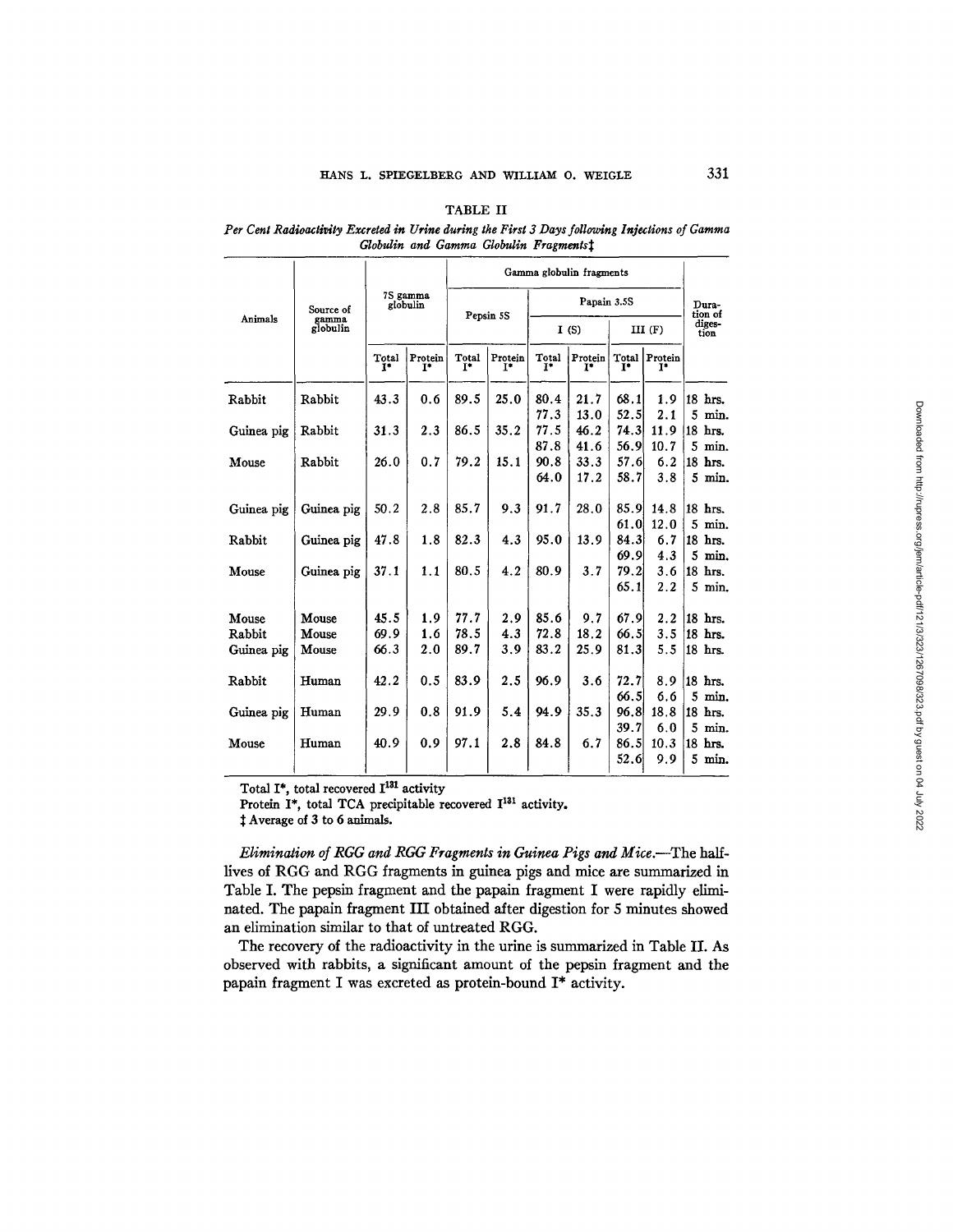*Elimination of GpC, G and GpGG Fragments in Guinea Pigs, Rabbits, and Mice.--The* half-lives of the GpGG and the GpGG fragments in guinea pigs, rabbits, and mice are summarized in Table I. The F fragment isolated after digestion for 18 hours was eliminated as fast as the S papain fragment. In con-



Fro. 3. Elimination from the circulation of rabbits and recovery in the urine of homologous anti-BSA (7S) and pepsin-digested BSA (5S) activity compared with the elimination and urinary excretion of the respective I\*-labeled proteins.

trast, a portion of the F fragment isolated after digestion for 5 minutes remained in circulation and was eliminated at a rate similar to that of the GpGG. The recovery of the radioactivity in the urine is summarized in Table II. Most of the injected radioactivity was excreted by all three species as non-proteinbound I\* activity.

*Elimination of MGG and MGG Fragments in Mice, Rabbits, and Guinea Pigs.-*  The half-lives of MGG and MGG fragments in mice, rabbits, and guinea pigs are shown in Table I. The F papain fragment obtained after digestion for 4 or 18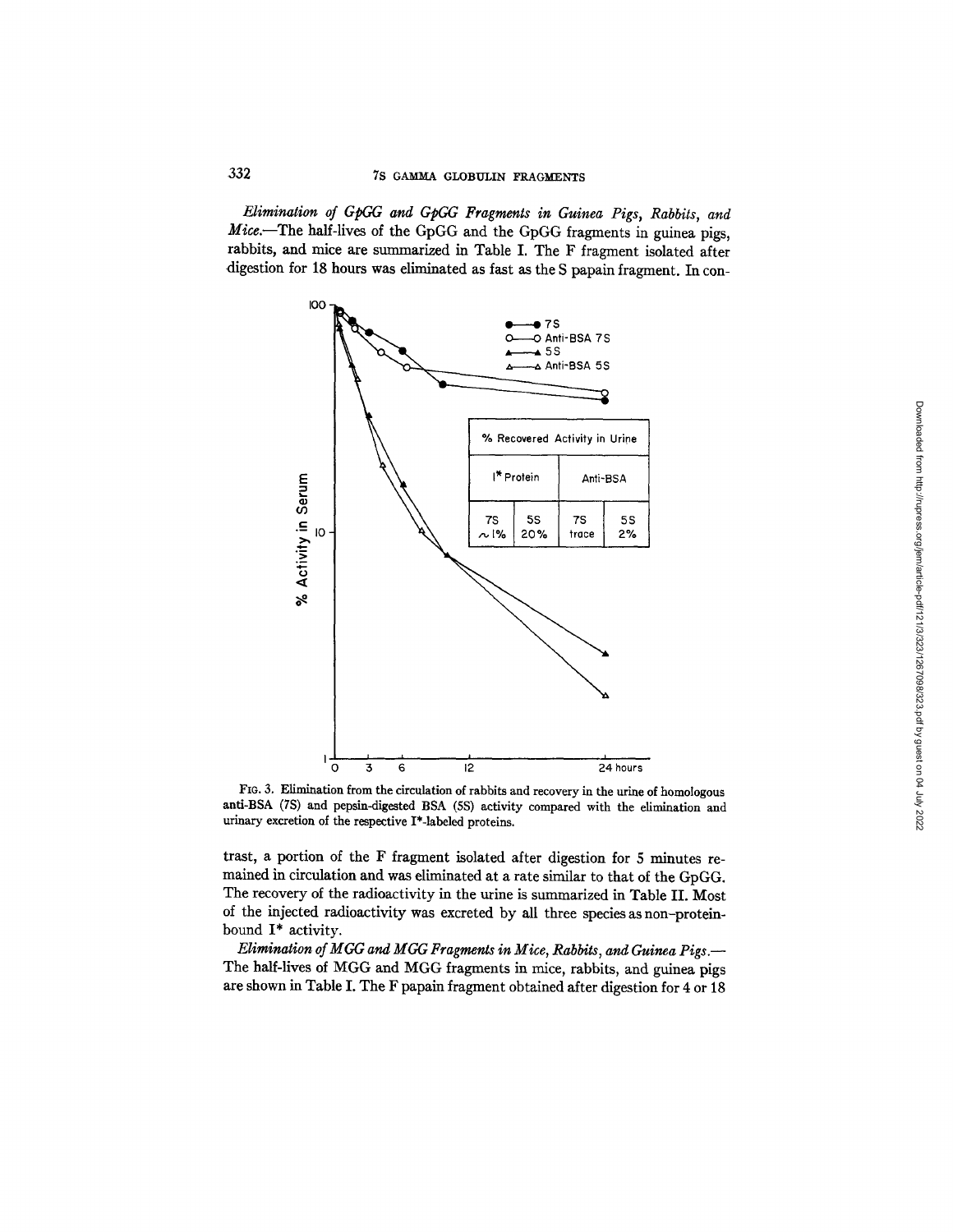hours was eliminated from the circulation similar to the S papain fragment. In contrast, a portion of the F papain fragment isolated after digestion for S minutes remained in circulation.

The recovery in the urine of the MGG and MGG fragments is summarized in Table II. Only small amounts of the MGG fragments were excreted as proteinbound radioactivity and most of the I\* activity recovered was non-proteinbound.



FIG. 4. Elimination of HGG and HGG fragments from the circulation of rabbits. The F papain fragment III was isolated after digestion for 5 minutes.

*Elimination of HGG and HGG Fragments in Rabbits, Guinea Pigs, and Mice.*-The elimination curves of HGG and HGG fragments in rabbits are shown in Fig. 4 and the half-lives summarized in Table I. Seven and one-tenth per cent of the papain fragment HI isolated after digestion for 18 hours and 28 per cent of fragment HI isolated after digestion for 5 minutes remained in the circulation 24 hours after injection. All 6 rabbits injected with HGG and all 6 rabbits injected with HGG papaln fragment III showed a terminal immune elimination of these proteins.

The elimination of HGG and HGG fragments in mice and guinea pigs was similar to that observed in rabbits. The half-lives of the HGG and HGG fragments in guinea pigs and mice are summarized in Table I.

The recovery of the radioactivity in the urine of rabbits, guinea pigs, and mice is summarized in Table II. All three species excreted only small amounts of the pepsin fragment as protein-bound radioactivity. In contrast to rabbits and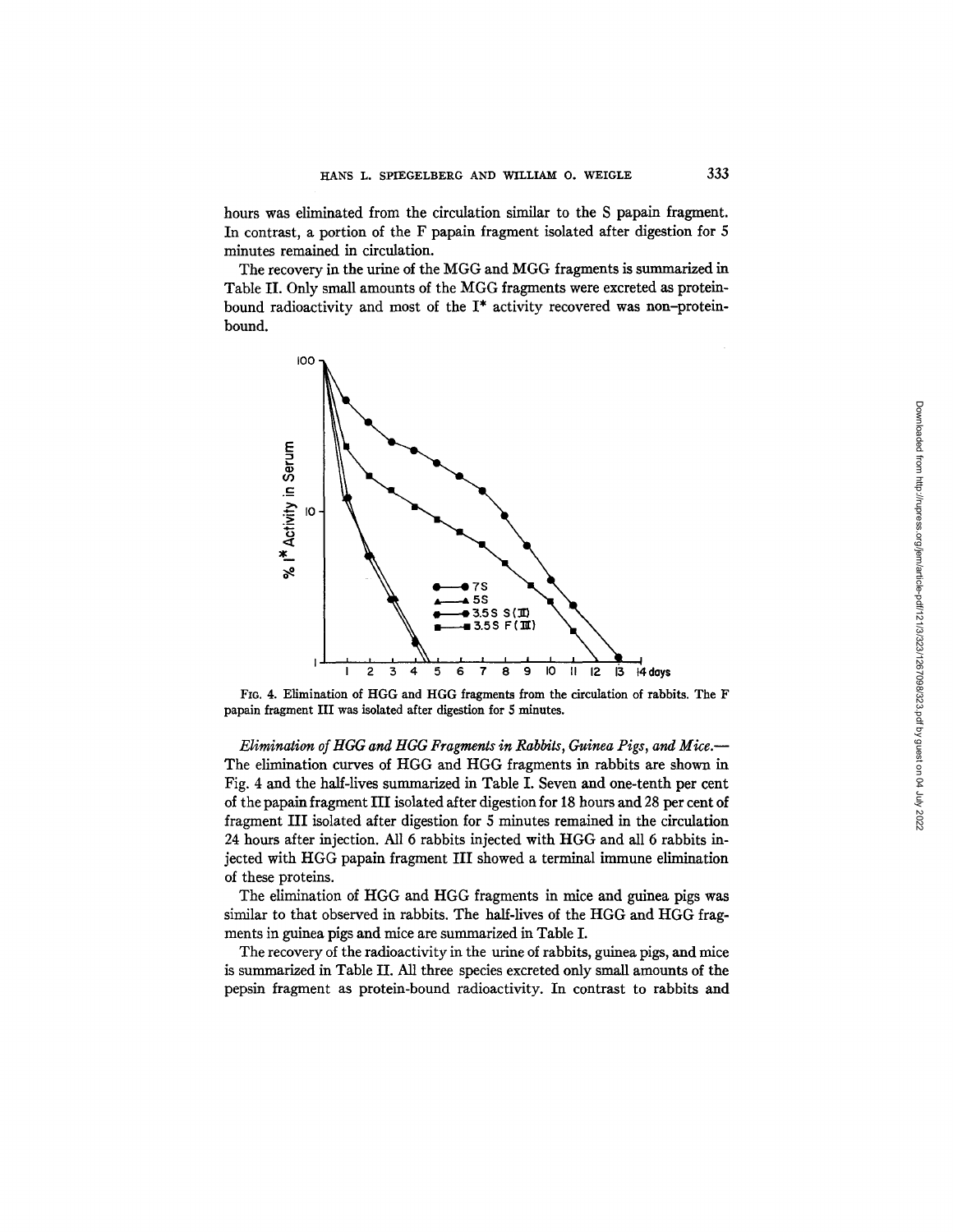mice, guinea pigs excreted a large amount of papain fragment I (35.3 per cent) as protein-bound radioactivity.

*Elimination of HoGG, BGG, and Pepsin Fragments of HoGG and BGG in Rabbits.--The* half-life of HoGG in rabbits was 1.7 days and that of BGG was 1.6 days (Table I). The pepsin fragments of HoGG and BGG were eliminated with half-lives of less than 12 hours. Three and two-tenths per cent of the injected HoGG and 3.6 per cent of the BGG pepsin fragments were excreted as protein-bound I\* activity and 80 to 90 per cent as non-protein-bound radioactivity.

### DISCUSSION

The present data demonstrate that papain fragment III is largely responsible for the rate of elimination and catabolism of 7S gamma globulin. The rate of elimination from the circulation of papain fragment III was slow and closely related to that of the intact gamma globulin. In contrast, papaln fragments I or II and the pepsin 5S fragment were rapidly catabolized. These observations were made with both homologous and heterologous gamma globulin fragments in rabbits, guinea pigs, and mice. The present findings are in agreement with those recently reported by Fahey and Robinson who studied the influence of the gamma globulin concentration on its catabolism in mice (21). These authors found that passive administration of gamma globulin or papain fragment III, but not papain fragment I, resulted in an increased turnover rate of the 7S gamma globulin.

The behavior of papain fragment III *in vivo* depended, in part, on the duration of digestion. Fragment IH digested for short periods of time was more slowly eliminated. The change in the *in vivo* behavior of fragment III during prolonged digestion was shown to be the result of the presence of cysteine in the digestion mixture. Fragment III, isolated after digestion for 5 minutes and incubated for 18 hours with cysteine alone, was eliminated in the same manner as fragment III obtained after incubation for 18 hours with both papain and cysteine. It may be that the incubation of fragment III in the presence of cysteine results in a reduction of disulfide bonds, however, other changes may occur which are responsible for the rapid elimination and the higher I\* uptake. In any event, incubation of RGG with cysteine for 18 hours had no effect on its elimination which indicates that fragment III is not affected by cysteine in the intact molecule. Cysteine also appears to have no effect on the elimination of papain fragment I since fragment I, isolated after digestion for either 5 minutes or 18 hours, was eliminated identically.

The structure, rather than the molecular weight, is apparently responsible for the rate of elimination of the fragments. Pepsin fragments and papain fragment I of RGG, which have molecular weights of 106,000 and 50,000, respectively, are eliminated at a very fast rate, while papain fragment III, which has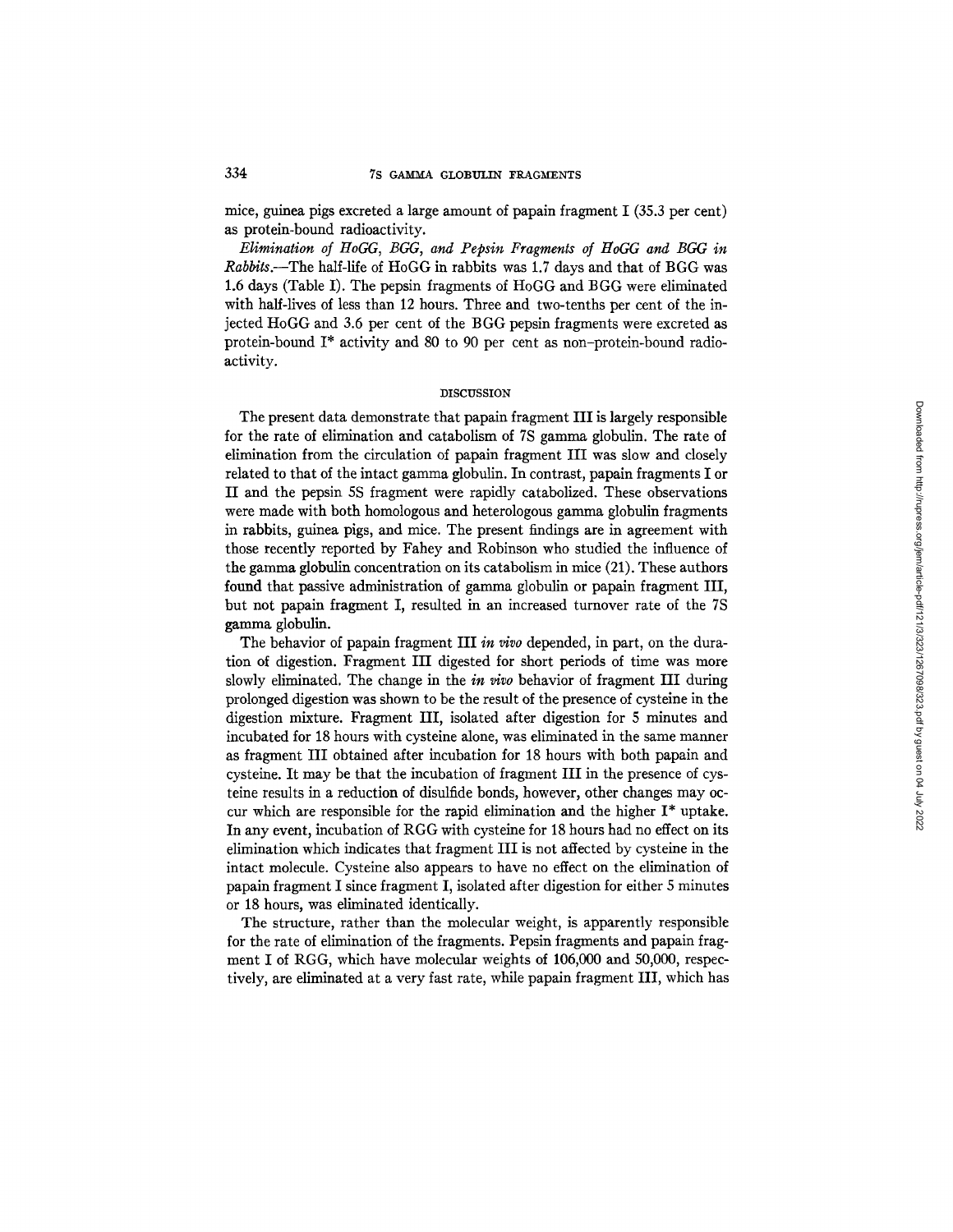a molecular weight of 50,000, is eliminated considerably slower. Other than the difference in molecular weight, papain fragment I and the pepsin fragment are similar in their structure. The pepsin fragment is composed of two univalent fragments closely resembling papain fragment I. The possibility of a reduction of the RGG pepsin fragment in the circulation is unlikely since the elimination of the antibody activity of rabbit anti-BSA and *anti-Shigella* gamma globulin digested with pepsin paralleled that of the I\*-labeled pepsin fragment. If a major portion of the pepsin anti-BSA or *anit-Shigella* fragments would have been reduced in the circulation to univalent fragments, the elimination of the activity should have been much faster than that of the I\*-labeled pepsin fragment, since even reduced and alkylated pepsin fragments were not immediately eliminated. As mentioned previously, the divalent, but not the univalent fragment, gave a positive reaction in the serological techniques employed.

Similar to the elimination from the circulation, the excretion or lack of excretion in the urine of RGG and RGG fragments depends on a submolecular structure. A large portion of the I\*-labeled pepsin fragment and papain fragment I was recovered in the urine in the form of protein-bound I\* activity. In contrast, only very small amounts of papain fragment III and intact RGG were excreted as protein. It has been shown that some gamma globulin is filtered in the glomeruli and mostly reabsorbed in the proximal convoluted tubuli (22). Filtration may occur with all fragments, but because of their molecular structure, only fragment III and intact RGG might be reabsorbed. The pepsin fragment of RGG was recovered as protein in the urine, but apparently had been altered. Approximately 20 per cent of the injected I\* activity of the pepsin fragments was recovered as protein-bound radioactivity, whereas only 2 per cent of the anti-BSA and no *anti-Shigella* activity were recovered. The alteration could have occurred prior to filtration, during filtration or even after excretion. Additional degradation of the pepsin fragment may have occurred since precipitation with TCA does not distinguish between relatively large polypepfides and intact fragments.

The excretion of protein-bound I\* activity of fragments obtained from several other gamma globulins differed markedly from that of RGG fragments. Only a very small portion of the pepsin fragment of several gamma globulins other than RGG was excreted in the urine. The amount of papain fragment I excreted in the urine varied considerably and depended on the source of gamma globulin and on the animal species in which fragment I was injected. The portion of papain fragment III of other gamma globulins excreted in the urine was generally low but always higher than that observed with RGG fragment HI. A difference in the biological properties of gamma globulin fragments of different species which do not appear between the intact gamma globulins is not a unique observation. Franklin and Ovary have reported that fragment III of HGG neither fixes to the skin nor crosses the placental barrier (6) and differs in these two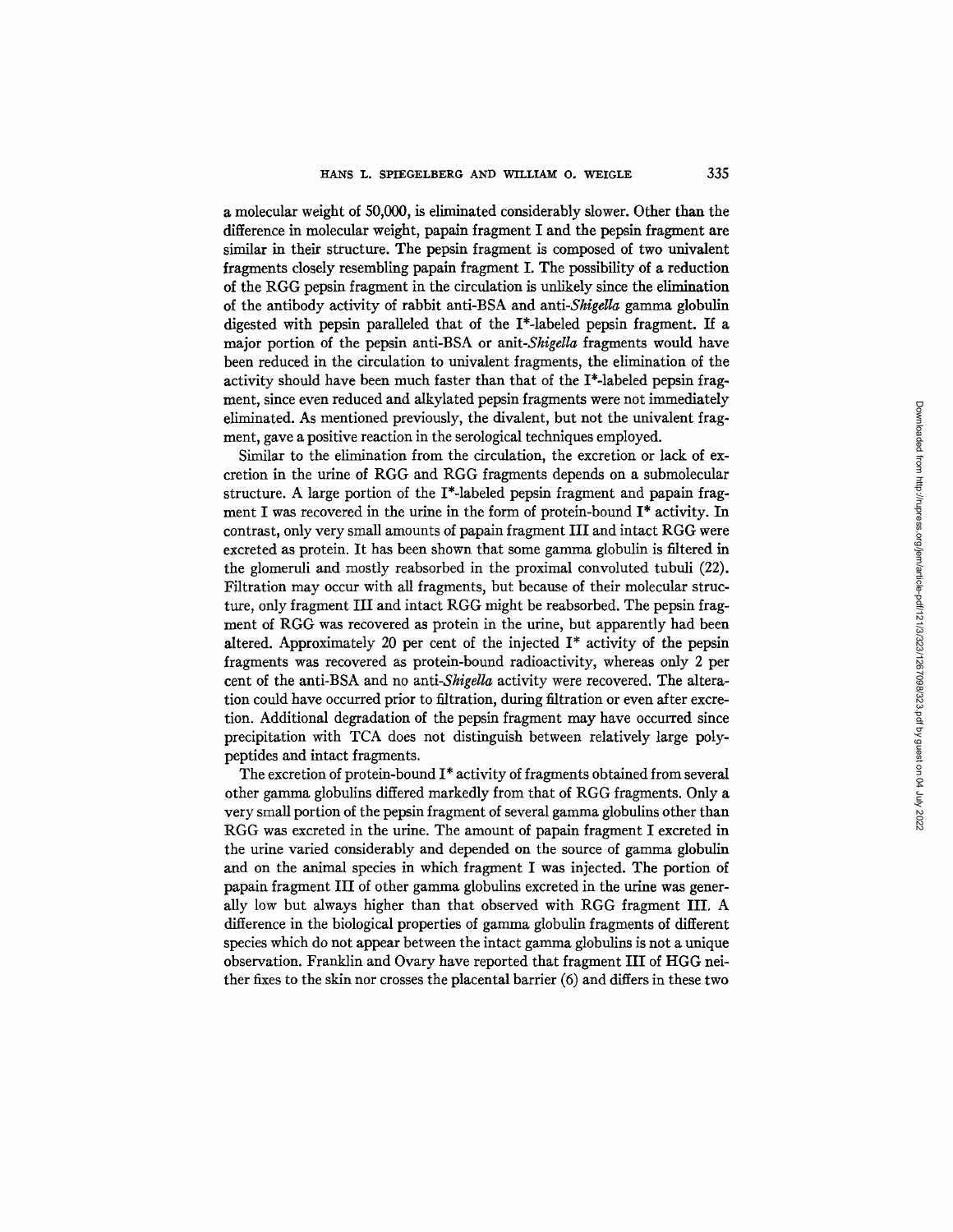biological activities from RGG fragment III which has been shown to do both (5, 6).

The catabolism of HGG papain fragment I in rabbits and mice is similar to the catabolism of Bence Jones protein in the human and the rabbit. As mentioned above, papain fragment I of HGG was rapidly catabolized in rabbits and mice and only small amounts were excreted as protein-bound I\* activity in the urine. Similarly, Bence Jones protein is rapidly catabolized in the human (23) and in the rabbit (24) and little, if any, Bence Jones protein is excreted in the urine of patients with a normal kidney function (23). Like their *in vivo* behavior, the structures of papain fragment I and Bence Jones protein are similar. Bence Jones protein is composed of two light chains (L or B chains) and has a molecular weight of approximately 40,000 (25). Papain fragment I is composed of one L chain and the so called A piece of the heavy chain (H or A chain) and has a molecular weight of approximately 50,000 (26). Both papain fragment I and Bence Jones protein lack the structure of papain fragment III which has been shown to be responsible for the persistence in the circulation. A different observation was made in guinea pigs which excreted a large portion of the human papain fragment I in the urine. The reason for the different behavior of fragment I in guinea pigs than in rabbits and mice in unknown, however, the difference may be related to the ability of the guinea pigs to excrete larger amounts of the gamma globulin fragments and a unique catabolic mechanism in this species (27).

The fact that antibody fragments which contain the antigen-combining site are rapidly catabolized suggests that their use as prophylactic agents is limited. A protective effect of pepsin and papain I antibody fragments can only be expected to last a short period of time. Hartley, who compared the elimination of native and pepsin-treated homologous diphtheria antitoxin in guinea pigs, found that the *in vivo* protective effect of pepsin-treated diphtheria antitoxin was brief (28). Guinea pigs injected with pepsin-treated homologous diphtheria antitoxin were Schick-negative for only 3 to 6 days after injection, whereas, guinea pigs injected with the same amount of native antitoxin were Schicknegative for over 21 days.

# SUMMARY

The catabolism of homologous and heterologous 7S gamma globulin fragments obtained by pepsin and papain digestion was studied in rabbits, guinea pigs, and mice. The elimination from the circulation of I\* labeled gamma globulin fragments was followed and the urinary excretion of the total and proteinbound I\* activity determined.

Evidence is presented that the molecular structure responsible for the catabolism of 7S gamma globulin is located in papain fragment III. The elimination of papain fragment III was slow and closely related to the intact gamma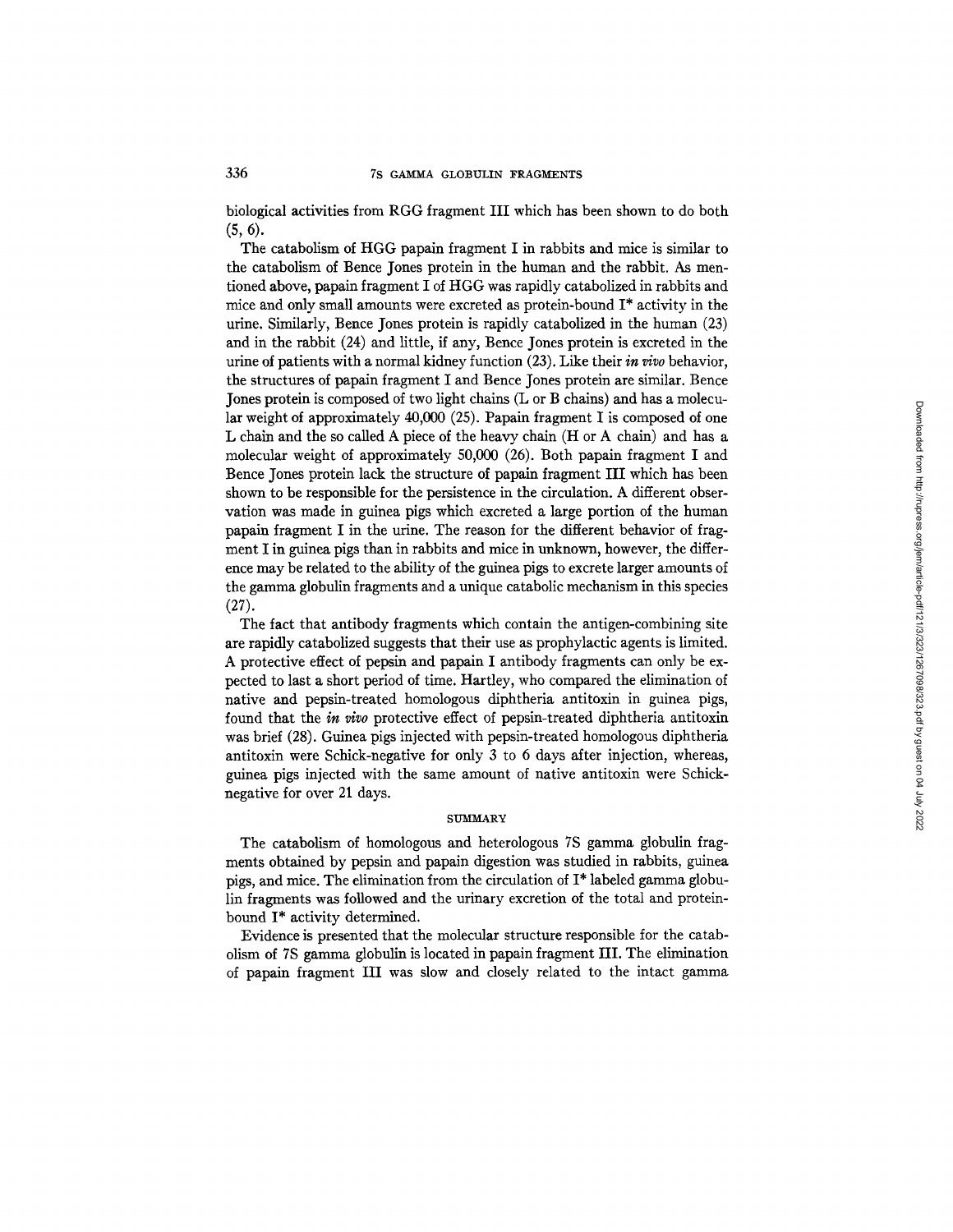globulin, whereas the pepsin fragment and papain fragments I and II were rapidly eliminated and catabolized in all species examined.

Prolonged incubation with cysteine altered papain fragment III as shown by a rapid catabolism of a large portion of incubated fragment III within 24 hours after injection.

Small amounts of intact RGG and RGG papain fragment III were excreted as protein-bound I\* activity in the urine. On the other hand, large amounts of the pepsin fragment and papain fragments I and II of RGG were excreted as protein-bound  $I^*$  activity in the urine. The possibility of a molecular structure present in papain fragment III, which may be responsible for tubular reabsorption in the kidney, is discussed. The rate of urinary excretion of fragments obtained from RGG was different from that of fragments obtained from gamma globulin of several other species. In general, small amounts of the pepsin fragment and papain fragment III obtained from gamma globulin other than RGG were excreted as protein-bound I\* activity. The amounts of fragment I\* excreted as protein-bound I\* activity depended on the species in which it was injected, as well as the source of the gamma globulin.

The rapid catabolism of the pepsin fragment and papain fragments I or II which bear antibody-combining sites suggest that their use for the prophylactic treatment of tetanus and diphtheria in man is limited.

# BIBLIOGRAPHY

- 1. Porter, R. R., The hydrolysis of rabbit gamma globulin and antibodies with crystalline papain, *Biochem. J.*, 1959, 73, 119.
- 2. Nisonoff, A., Wissler, F. C., Lipman, L. N., and Woemly, D. L., Separation of univalent fragments from the bivalent rabbit antibody molecule by reduction of disulfide bonds, *Arch. Biochera. and Biophysics,* 1960, 89, 230.
- 3. Taranta,  $A_{.}$ , and Franklin, E. C., Complement fixation by antibody fragments, *Science, 1961,* 184, 1981.
- 4. Ishizaka, K., Isbizaka, T., and Saguhara, T., Biological activity of soluble antigenantibody complexes. VII. Role of an antibody fragment in the induction of biological activities, *Y. Imraunol., 1962, 88, 690.*
- 5. BrambeU, F. W. R., Hemmings, W. A., Oaldey, C. L., and Porter, R. R., The relative transmission of the fraction of papain hydrolyzed homologous gamma globulin from the uterine cavity to the foetal circulation in the rabbit, *Proc. Roy. Sot., London, Series B, 1960,* 151, 478.
- 6. Franklin, E. C., and Ovary, Z., On the sensitizing properties of some normal and pathologic human immune globulins and fragments obtained by papain or pepsin digestion, *Immunology,* 1963, 6, 434.
- 7. Pope, C. G., Development of knowledge of antitoxins, *Brit. Med. Bull., 1963,*  19, 230.
- 8. Scheidegger, J. J., Une micro-methode de l'immuno-electrophorese, *Internal. Arch. Allergy and A ppl. Immunol.,* 1955, 7, 103.